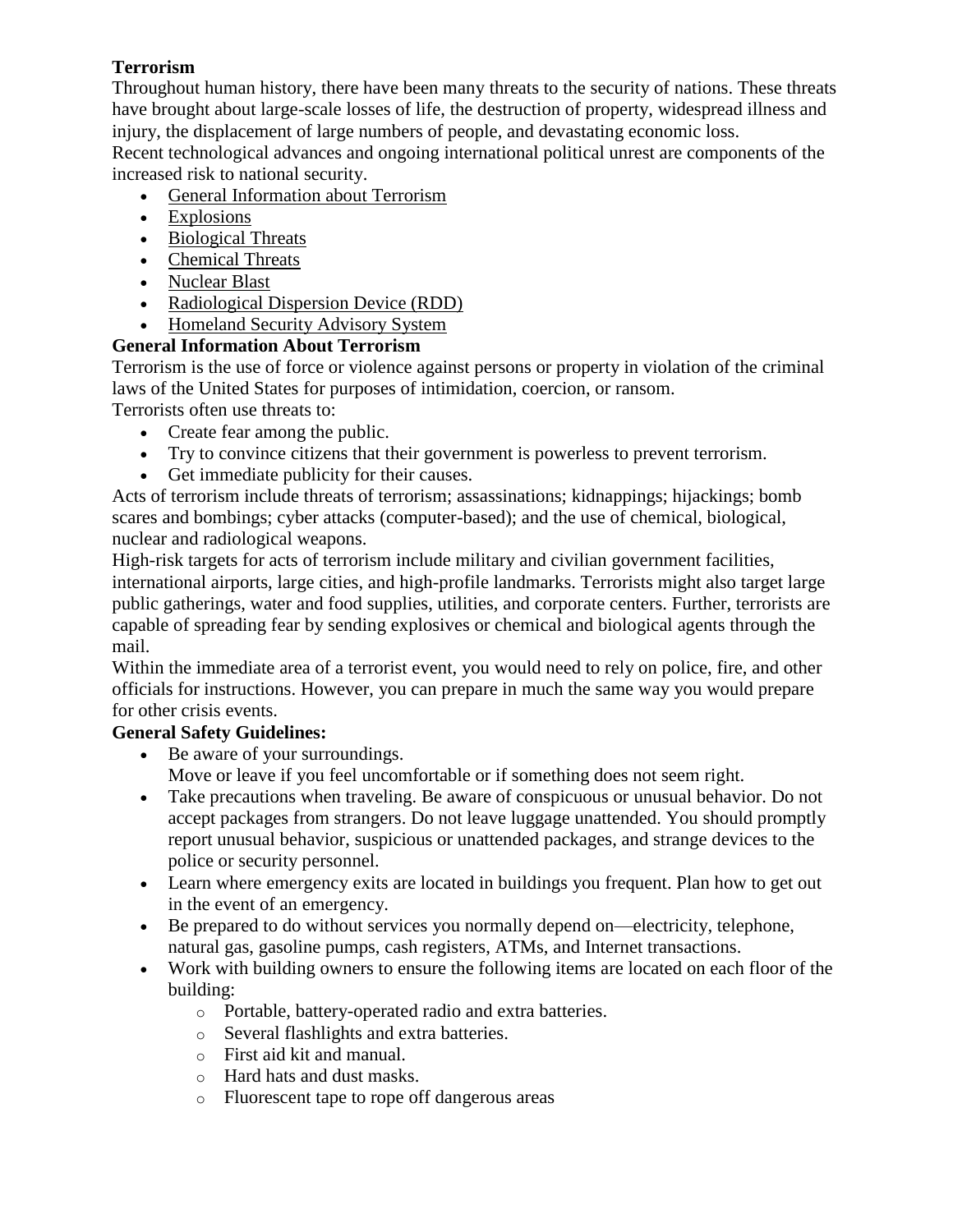## **Explosions**

Terrorists have frequently used explosive devices as one of their most common weapons. Terrorists do not have to look far to find out how to make explosive devices; the information is readily available in books and other information sources. The materials needed for an explosive device can be found in many places including variety, hardware, and auto supply stores. Explosive devices are highly portable using vehicles and humans as a means of transport. They are easily detonated from remote locations or by suicide bombers.

Conventional bombs have been used to damage and destroy financial, political, social, and religious institutions. Attacks have occurred in public places and on city streets with thousands of people around the world injured and killed.

## **How can I protect myself from explosions?**

- [What to do if your receive a bomb threat](http://www.fema.gov/hazard/terrorism/exp/exp_threat.shtm)
- [What to do during an explosion](http://www.fema.gov/hazard/terrorism/exp/exp_during.shtm)
- [What to do after an explosion](http://www.fema.gov/rebuild/recover/after.shtm)
- [Be wary of suspicious packages and letters](http://www.fema.gov/hazard/terrorism/exp/exp_parcels.shtm)

### **Biological Threats**

Biological agents are organisms or toxins that can kill or incapacitate people, livestock, and crops. The three basic groups of biological agents that would likely be used as weapons are bacteria, viruses, and toxins. Most biological agents are difficult to grow and maintain. Many break down quickly when exposed to sunlight and other environmental factors, while others, such as anthrax spores, are very long lived. Biological agents can be dispersed by spraying them into the air, by infecting animals that carry the disease to humans, and by contaminating food and water. Delivery methods include:

- Aerosols biological agents are dispersed into the air, forming a fine mist that may drift for miles. Inhaling the agent may cause disease in people or animals.
- Animals some diseases are spread by insects and animals, such as fleas, mice, flies, mosquitoes, and livestock.
- Food and water contamination some pathogenic organisms and toxins may persist in food and water supplies. Most microbes can be killed, and toxins deactivated, by cooking food and boiling water. Most microbes are killed by boiling water for one minute, but some require longer. Follow official instructions.
- Person-to-person spread of a few infectious agents is also possible. Humans have been the source of infection for smallpox, plague, and the Lassa viruses.

Specific information on biological agents is available at the [Centers for Disease Control and](http://www.bt.cdc.gov/)  [Prevention's Web site.](http://www.bt.cdc.gov/)

# **How can I protect myself from a biological attack?**

#### **Before a Biological Attack**

#### **What you should do to prepare:**

Check with your doctor to ensure all required or suggested immunizations are up to date. Children and older adults are particularly vulnerable to biological agents.

Consider installing a High Efficiency Particulate Air (HEPA) filter in your furnace return duct. These filters remove particles in the 0.3 to 10 micron range and will filter out most biological agents that may enter your house. If you do not have a central heating or cooling system, a standalone portable HEPA filter can be used.

#### **Filtration in buildings**

Building owners and managers should determine the type and level of filtration in their structures and the level of protection it provides against biological agents. The National Institute of Occupational Safety and Health (NIOSH) provides technical guidance on this topic in their publication Guidance for Filtration and Air-Cleaning Systems to Protect Building Environments from Airborne Chemical, Biological, or Radiological Attacks. To obtain a copy, call 1 (800)